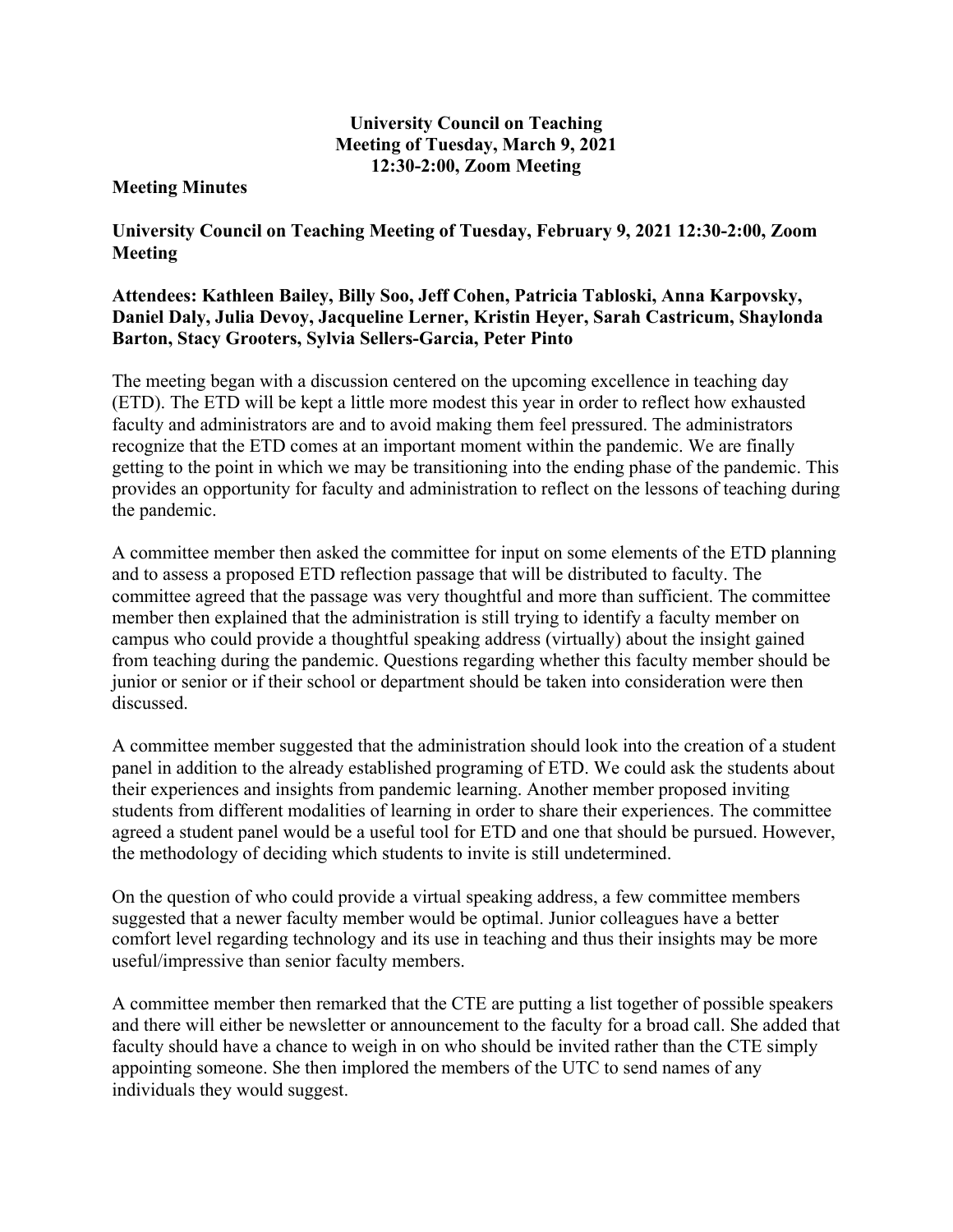Soon after that request, multiple committee members suggested Professor Barbara Quinn. Members agreed that she is skilled, charismatic and thoughtful and worth reaching out to.

A committee member then remarked that Georgetown University has put out a covid impact survey that provided useful insight into the student body and faculty. The same member then questioned whether the UTC could have access to the results of the Georgetown survey and use incorporate the insights into current and future teaching. The committee agreed to the usefulness of this survey and that this is an idea the UTC should pursue.

The meeting then transitioned to the second topic of the meeting: course evaluations.

As of right now, BC plans to return to campus for in person instruction (assuming the current situation of the pandemic does not significantly deteriorate). Harvard has announced that they will be returning to campus for in person instructions, although larger classes are going to be hybrid. BC expects that all students who return to campus will be fully vaccinated by the first day of classes. Administrators are unaware right now if they will require all students to still wear masks while on campus.

A committee member noted that there are many professors who have been fully vaccinated and would like to return to in person classes (despite their original class plan being virtual). On the other hand, other faculty members have expressed concerns that in person teaching may still be unsafe.

The committee then discussed whether the two questions related to student views on modality of class that were added to the course evaluations be cut or if they should be kept. Since modalities may no longer be a topic of discussion after this semester, the questions would not be useful for upcoming semesters. Thus, the committee decided it is best to remove these questions from course evaluations after this semester. Next fall's teaching evaluations will be the normal questions without the two covid related questions (assuming most if not all instruction is back to in-person)

A committee member then noted that the Connell School of Nursing (unlike the other schools) has not been presented with this change in course evaluations and that this must be rectified as soon as possible. It was decided that the UTC should (if possible) virtually present to the STM and nursing school in April.

The committee then looked at a document showing comparisons of original and proposed questions for the course evaluations. The questions are mostly similar, with a few notable exceptions.

In order to receive input and feedback from faculty, the committee agreed to do a rollout to all the faculty and explain the UTC's thinking behind the course evaluation changes. This will be done after meeting with all schools (i.e. STM and Nursing). This presentation had already been planned; however, pandemic complications caused scheduling conflicts that pushed the presentation off indefinitely. This presentation would provide faculty additional time to voice their opinions and concerns rather than springing the changes upon them.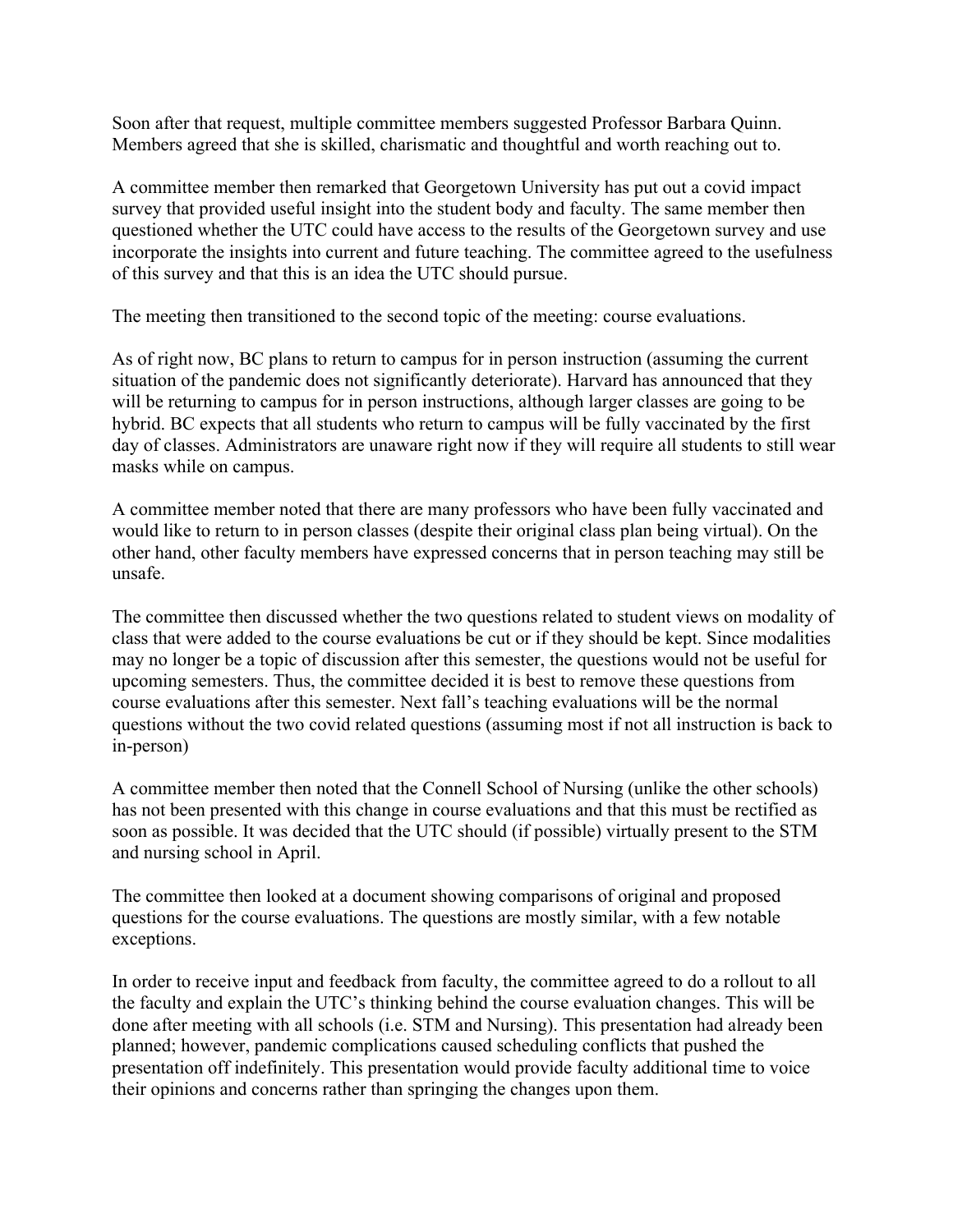The meeting then moved to briefly discuss TAM grants. Five TAM grants have been received as of this meeting and will soon be reviewed. The grants will be reviewed over the course of the coming week in order to give sufficient amounts of time for the subcommittees to review them.

A committee member then requested three committee members to volunteer to review the received TAM grants. Those wishing to volunteer will privately reach out to the head committee member.

To provide a background on the different grants, a committee member explained that the Teaching Advising and Mentoring (TAM) grant is a cap of \$15,000 dollars, includes salary, and is meant for a larger project. In contrast, the TAME grant is for expenses like books or a conference, does not include salary, and the cap is \$2,000.

The committee then moved to discuss the previously proposed idea of a Covid Impact Statement.

Many schools have already or are considering creating a Covid Impact Statement and the UTC and BC administration must consider whether such a thing would be useful for us. A committee member noted that the deans talked about this topic at their last meeting and believe it would be worth considering. However, right now, the deans have not spent sufficient time weighing the benefits of creating such a statement. The deans proposed that the statement would be valuable for the annual review of individual faculty member. They want to know how adversely impacted the member was by covid this past year.

Such a statement is already mandatory in the school of Social Work. Multiple faculty members in that school who wrote one have expressed appreciation for the opportunity to officially explain the troubles/challenges they faced due to virtual teaching.

The current idea of the statement would be to provide a framework or prompt that would allow faculty to make a statement about how covid had an impact on their teaching. This would then go into their file and become an important part of their repertoire. The statement would come solely from the individual faculty and it would be their responsibility to write it.

A committee member noted that pursuing this idea should be done as quickly as possible while the pandemic is still fresh in our minds.

Some committee members objected that placing this Covid Impact Statement at the hands of faculty would only provide an additional burden to many of them. In addition, the coupling of the annual review with the statement could make many faculty feel pressured to change their statements.

A committee member then suggested that we should decouple the covid statement from the annual review. Some faculty would fear that the statement would besmirch or take away from their annual review.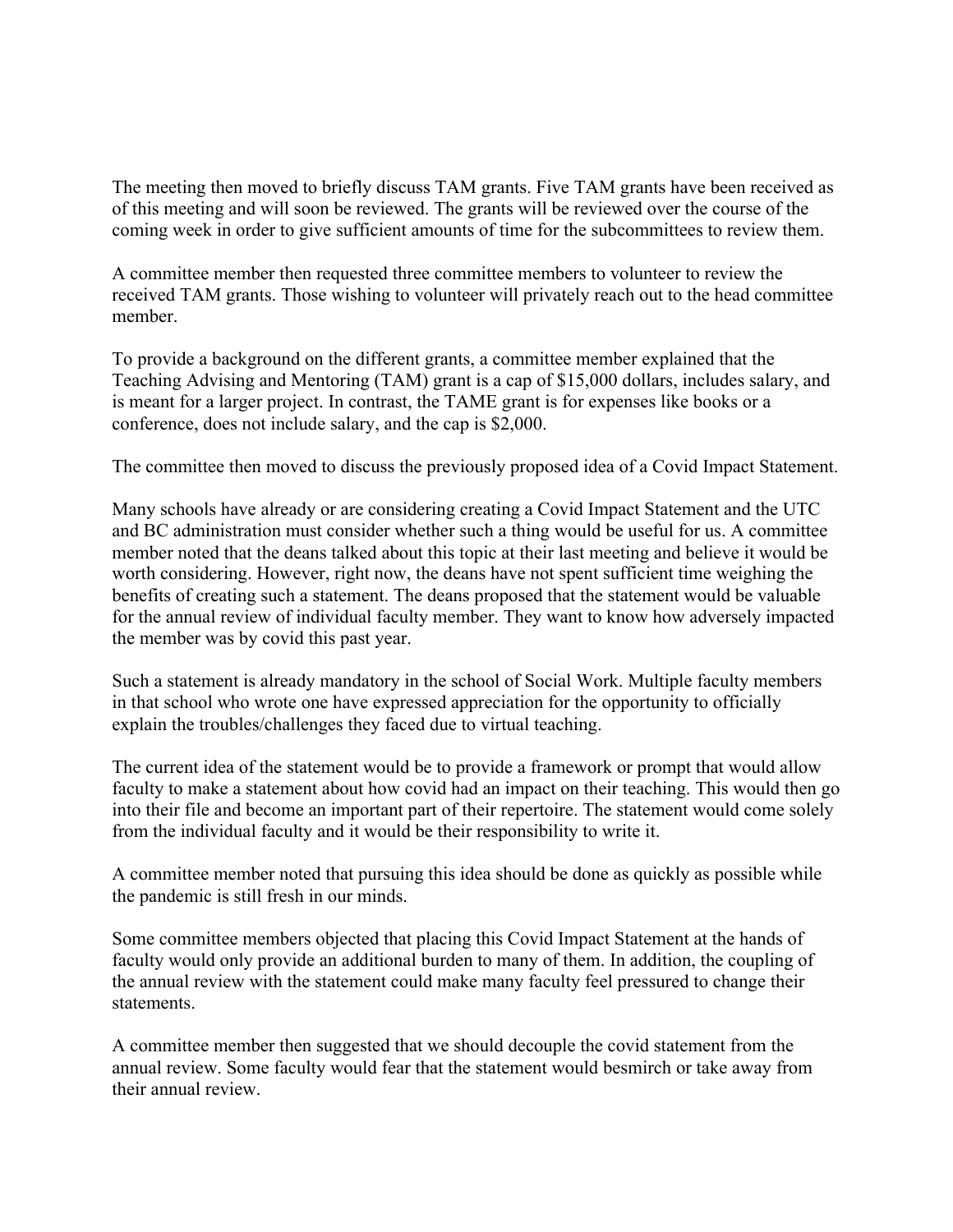An email and rudimentary survey regarding the effect of Covid on work ability was set out to a group of faculty. The deans wanted to get a sense of how badly impacted by Covid they were. Some faculty have said they've been extremely productive due to the extra time that the online environment granted them. Others who were struggling explained that they appreciated the frankness and outreach of the administration.

Committee members still felt uneasy about the possible negative ways in which the Covid Impact Statement could be used against faculty.

One member questioned whether it should be optional.

The committee agreed that at its best the statement would only increase sympathy and understanding. However, it's going to depend on a faculty's chair or dean and the last thing the administration wants is to make faculty feel pressured or nervous.

It is important to note that 6 women were late on annual reviews because they are homeschooling their children. Much of the burden of homeschooling due to the closing of schools has fallen disproportionality on women. The committee agreed with this premise and argued that such a burden should be reflected in annual reviews or possibly included in the Covid Impact Statement.

A committee member argued that there needs to be clear guidelines for how this will be used, who will see it, and for what it will not be used for. Currently, there is no clear metric for evaluating these statements and without such metric the statement could prove detrimental. In addition, this statement could affect adjunct faculty since their employment is based upon specific evaluations.

A member then suggested that perhaps a better alternative to the Covid Impact Statement would be to adjust its wording and purpose so that it only focuses on negative faculty experiences with Covid. Thus, the statement would not instruct faculty to describe their overall teaching experience but rather only the ways in which they have been negatively affected. This would allow the deans to see which faculty members are truly struggling and would not contrast their performance with those who felt positively affected by Covid.

Members then questioned: If you are not going up for tenure or a promotion, is there any reason you would write this at all if it was optional? Is it really only useful for that purpose?

A member answered that this could be used by administration when considering raises and salary in addition to possible promotion or tenure.

If it is decided to pursue this statement, we must have an announcement by the end of this semester so that faculty are aware that its coming.